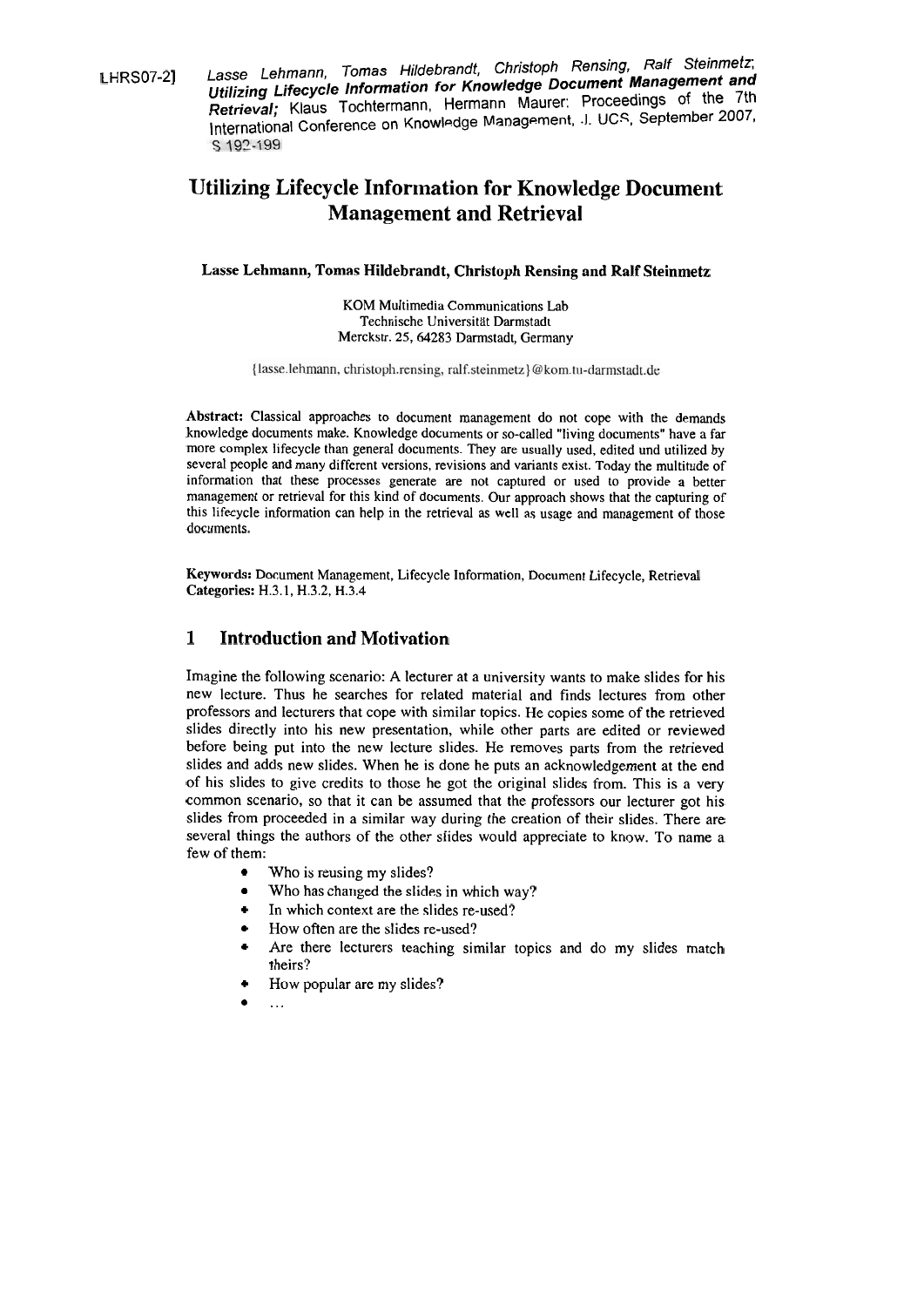If the lifecycle information for all these documents would have been collected during the aforementioned processes, these questions could be answered easily. On top of that there would be a whole network of information and relations connecting the various versions and variants of the different lectures and slides for the different authors.

Similar scenarios can be found in a corporate context. Here, knowledge workers correspond mainly with other employees of the Same enterprise. However, the lifecycle information that can be gained can be of great help here, too. E.g. if one employee has a specific task to do which is new to him, he searches for related material, which he can learn from. Often, the knowledge he is searching for is distributed over a wide range of different documents, some of them in places, where the employee might not have thought of looking at. The lifecycle information helps him to find and structure the information and knowledge he needs and allows him to browse the network of relations connecting the documents.

We will show an approach to collect the lifecycle information for knowledge documents and provide possibilities and concepts for the utilization of the collected information. At first we will define our concept of knowledge documents and analyse their lifecycle and the information that can be collected herein in section 2. Section **3**  deals with the capturing and utilization of lifecycle information. Section 4 shows a concept and architecture for a system that implements our approach while section 5 deals with related work. Section 6 concludes this article and gives an outlook at future work.

## **2 Knowledge Documents and Their Lifecycle**

First of all, we need to make clear how we comprehend the concept *knowledge document*. We do not want to constitute an exact definition for knowledge documents. In our understanding it is more like we found a group of documents with certain attributes and tried to find a concept to name this type of documents. Our definition is based on the well known DIKW model - e.g. [Davenport, 99], which states that simple characters, data, information, knowledge and wisdom stand in a defined hierarchical order with accumulating constraints. The exact constraints are perceived differently in existing literature; in our definition, characters become data when syntax is added, data becomes information when context is added and information becomes knowledge when the cross-linking of information is added. Starting there from, a knowledge document is a document with the following attributes:

- It contains knowledge (in contrast to containing data or information only)
- $\bullet$ It is mainly text-based but can be a compound of different media and text
- $\bullet$ It has a processible format (could be proprietary, like .doc or .ppt, too)
- $\bullet$ It is often a result of a collaborative authoring process
- It is re-used or re-purposed (and undergoes the according processes)

Therefore knowledge documents are a subset of documents in general. In our understanding typical knowledge documents are, depending on the context, e.g.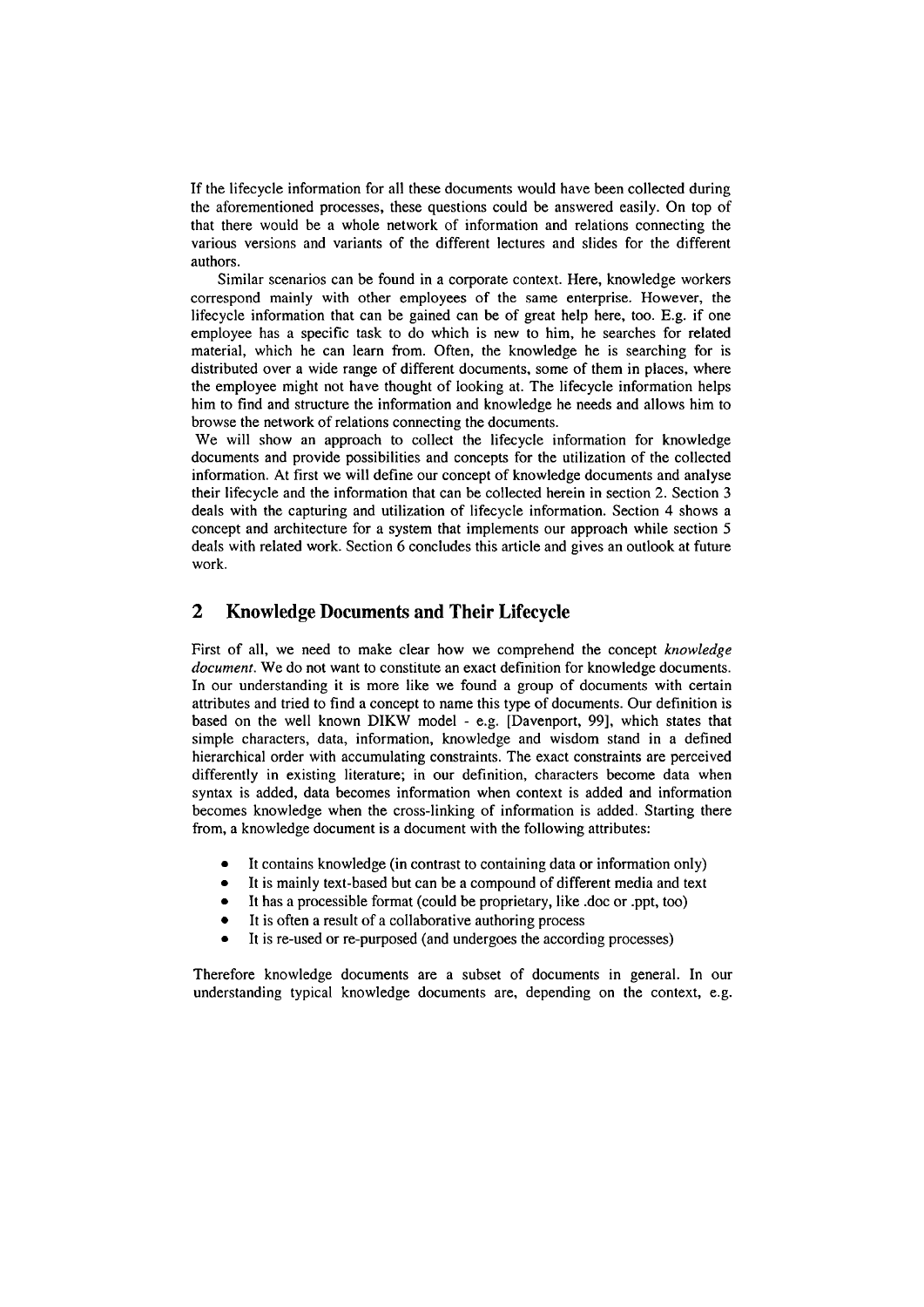lecture slides, technical reports, documentations, papers, scientific works or internal reports like shown in the aforementioned examples. Existing literature often refers to "living documents" [Berndt, 051 which is a quite similar concept from our point of view, but even vaguer than the term "knowledge document". Learning Objects can be knowledge documents as well, but due to their loose definition it is not possible to state that all learning objects are knowledge documents. We do not consider documents like bills, schedules, calendars or other documents often used in business processes as knowledge documents, since they contain mainly information.

### **2.1 Context Information**

We distinguish two types of lifecycle information. **Context information** is related to one document. It Covers the different contexts the document traverses during its history, e.g. applications that opened the document, users who accessed the document, the number of times a document was searched for, downloaded or retrieved respectively as well as the context of creation or usage (in terms of used applications durations of use etc.). Context information can be generated implicitly. This kind of information can be collected automatically by monitoring the used applications. On the other hand context information can also be user-generated, like e.g. feedback users give to the authors of certain documents, annotations to documents or parts of documents or even reviews or ratings.

### **2.2 Relation Information**

The second type of lifecycle information we consider is **relation** information. Relations connect two or more knowledge documents and occur as result of explicit user actions where new instances of that knowledge documents emerge. While capturing these relations, we do not Want to solely capture the fact that a relation exists, but also the type of relation comecting the two instances. We defined a specific set of relations for SCORM [ADL, 07] compliant learning objects [Lehmann, 071. However, these relations can not be transferred to the domain of knowledge documents without modification. Thus, a future step will be the definition of types for relations emerging between knowledge documents in the Course of their lifecycle. The lifecycle itself is analysed in the following.

#### **2.3 Lifecycle Model**

There are several existing models for the lifecycle of documents in general - most of them from the area of Information Lifecycle Management (ILM). As the name implies, do these models handle documents containing *information*. As stated before, we Want to consider documents containing *knowledge.* Such, the prerequisites for lifecycle models are different. In the area of living documents or knowledge documents there are very few approaches for the modelling of the lifecycle. In [Ginsburg, **991** a waterfall model for the "Intranet Document Lifecycle" is presented. However, it does not focus on the Systems and phases important for knowledge documents. In the area of e-Learning there are some approaches like [Brooks, 06] or [McCalla, 041 that at least state that the lifecycle has to be taken into account. **A**  specific lifecycle model for learning objects is presented in [Collis, 041. Since knowledge documents are a subset of documents in general, the lifecycle model for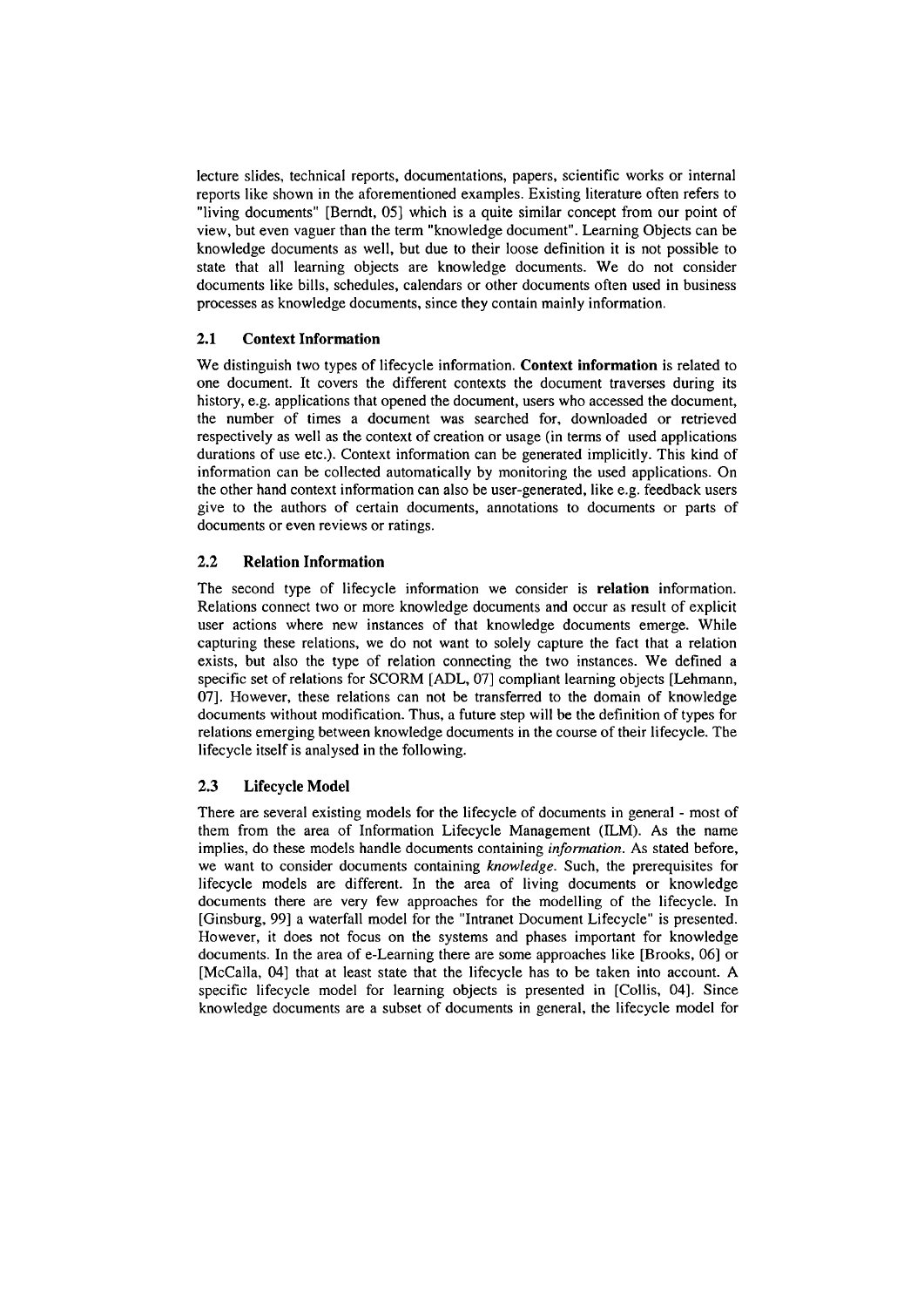knowledge documents should be compatible with the existing lifecycle models from ILM or digital libraries. However, it should provide a meaningful view on the relevant phases of the lifecycle from different perspectives. This enables us to analyse the information being generated or utilized during the different phases.

Figure 1 shows a schematic model that is suitable for the lifecycle of knowledge documents and Stresses the phases where lifecycle information is relevant. The arrows show where lifecycle information is being generated and where it can be utilized. The dotted arrows represent relation information while the other ones mean context information. The lifecycle in our schema has no defined beginning or end with exception of the creation phase. Here, a **creation** of a new document "from scratch" is meant, where no relations to other documents exist, thus it is the starting point to get into the cycle. Nevertheless, this is quite seldom the case, since most new documents are created by re-using, aggregating, re-purposing or in any other manner modifying existing documents.

Therefore the most comrnon starting point is the **Access** / **Retrieval** phase, where the documents being re-used are retrieved. This phase holds for a multitude of context information like occurrences of the document in search results, downloads / copies of the document or ratings if available. When a document is copied a relation between the two instances of this document emerges. In turn, this phase is suited well to use the gathered information to Support the User in retrieving desired documents.

The actual creation as it takes place in most of the cases is represented by the **Edit** / **Re-Use** / **Aggregate** / **Re-Purpose** phase. While this phase also holds for the emergence of context information, like applications used or persons who worked on a document, this is the main phase for the generation of relation information. Through the different authoring processes different kinds of relations emerge.



*Figure* **1:** *Schematic Knowledge Document Lifecycle*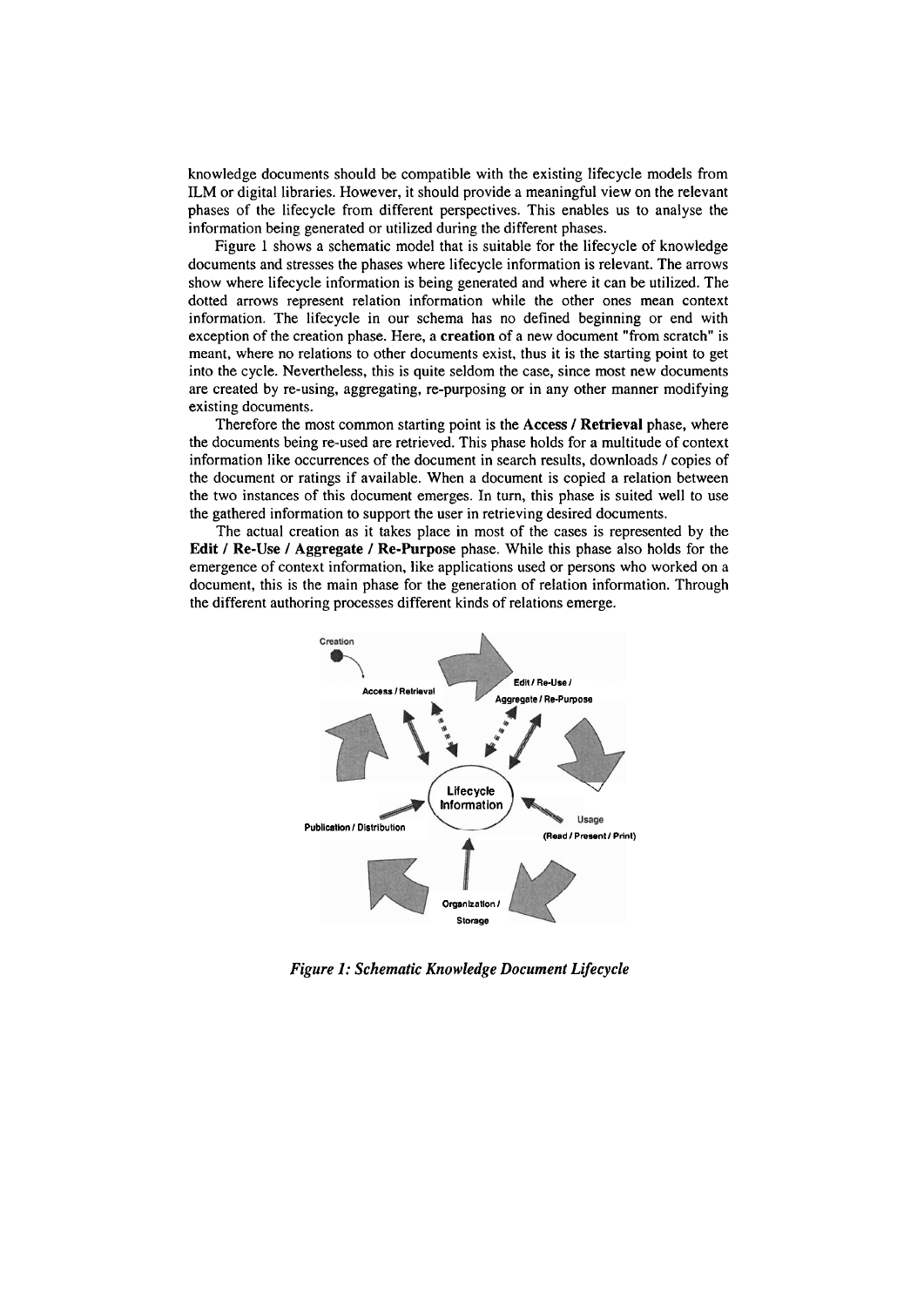The **Usage** phase depicts the actual use of the document, where the document serves the desired purpose. Context information like e.g. the time a presentation took can be gotten here.

During the **Organization** / **Storage** phase, the document is stored. Context information can e.g. be gotten from the directory tree. The harvesting of e-mail context would be done in this phase, too.

During the **Publication** / **Distribution** phase, the document is made available to other persons. Naturally, the labelling of the document would take place during this phase, providing context information. We did not consider a destruction or archiving phase, because we think that this is not relevant for our purpose. The phases shown in Figure 1 may be mostly traversed in the given order; however, in reality interconnections between the different phases do exist but are left out for the sake of clarity.

### **3 Capturing and Utilization of Lifecycle Information**

Our intention is to collect the information at the moment when it emerges. Therefore it can only be captured within the Systems and applications that are part of a knowledge document's lifecycle. For the **capturing** there are normally two possibilities: If we have full control over the application, because the application is developed by us or it is an Open source application, the capturing can take place from within the source code of the application. Otherwise we have to rely on eventhandlers, which are called when different user actions are taken within the application, and accordantly capture the collectable information. Examples for information that can be captured:

> Number of downloads from a document storage Explicit feedback information from other users

- Version- and instance relations  $\bullet$
- Father-/child relations
- Part-of relations
- Structural relations (permutation, successor, predecessor, etc.)

For the **utilization** of lifecycle information, similar things hold true. We want to present the right parts of processed lifecycle information to the user in moments when he or she can benefit from it the most. Therefore the information has to be integrated into the application the user currently works with. This will require in most cases plug-ins, too. In [Lehmann, 071 we presented a system where we implemented the utilization of lifecycle information for the ranking of search results in an authoringby-aggregation environment for Learning Resources as well as the recommendation of related resources. For knowledge documents, we plan - among others - the following ways of utilization:

- Ranking (by number of downloads, re-usability, . . .) *retrieval phase*
- Recommendations of related documents *retrieval/authoring phase*
- Search without query concepts (via relations) *retrieval phase*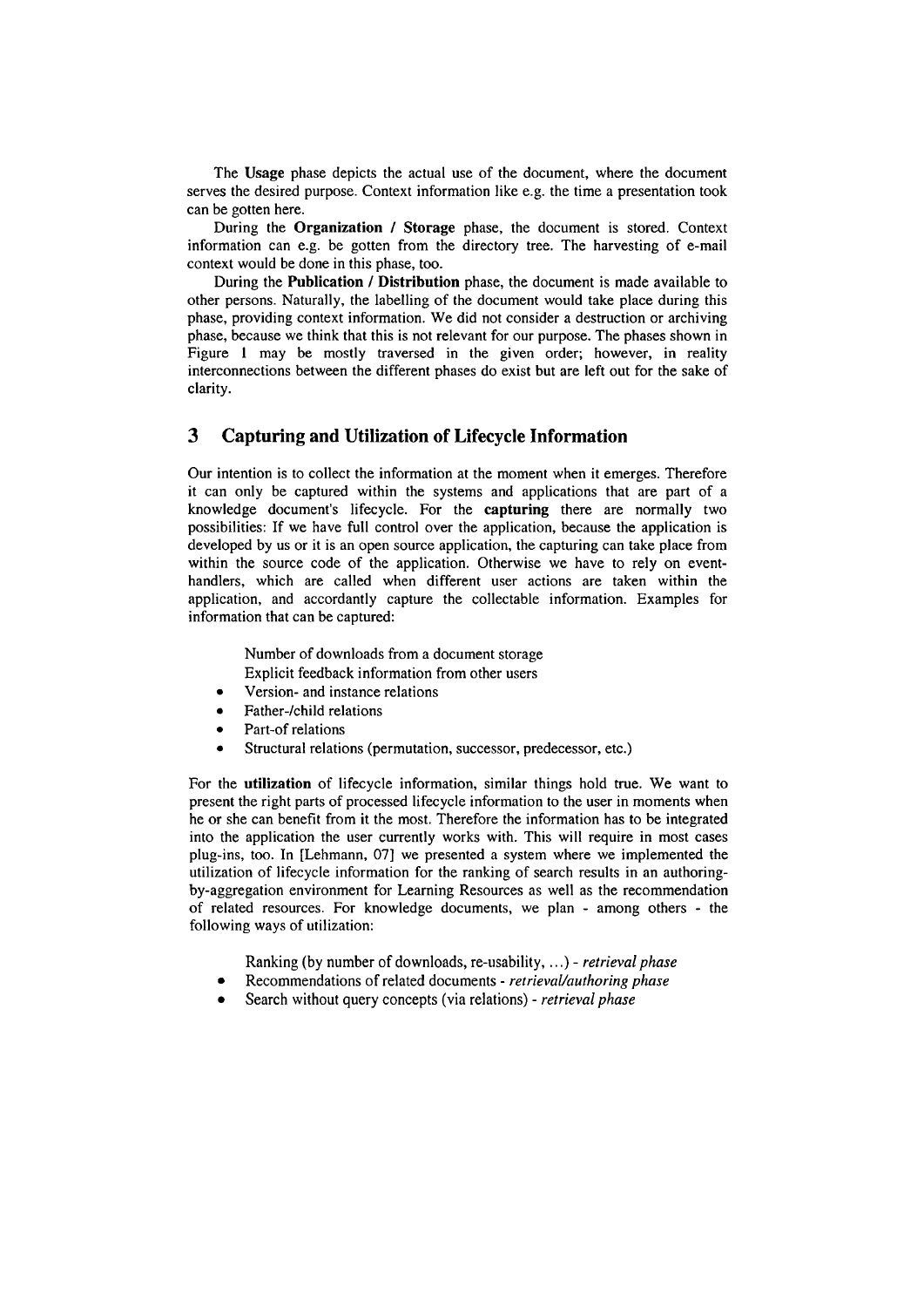- Visualisation of a the existing document network *retrieval phase*
- Tracking of a document's influence on other documents *retrievaVauthoring phase*
- Provision of feedback from other users *authoring phase*
- Notifications (changes, updates, new additions to the document network) *authoring phase*
- Automatic generation of acknowledgements *authoring phase*

## **4 Concept and Architecture**

Figure 2 shows the architecture for a system implementing the aforementioned approach. It is a client / server based system. The **Lifecycle Management System (LMS)** on the server side stores and processes the collected lifecycle information. It stores the collected information with reference to the accordant documents stored in the backend. It provides a web service API that the **Capture- and Utilization Plugins (CP** & UP) within the applications make use of to get the processed information from the **LMS** or to send the collected information back respectively. The **Backend** is hold flexible. Different kinds of document stores can be connected to the **LMS** that distributes the IDs and holds the lifecycle information for every document.



*Figure 2: Conceptual Architecture* 

We plan to integrate a web front-end into the **LMS** that enables the users to retrieve documents from the connected backend solutions. In such a case we have the full control over the retrieval service and thus can fully support the user with additional information. The processing of the coilected lifecycle information includes, among others, the distribution of new information to involved documents, checking of relations to avoid dead links and the enrichment of relations via algebraic rules.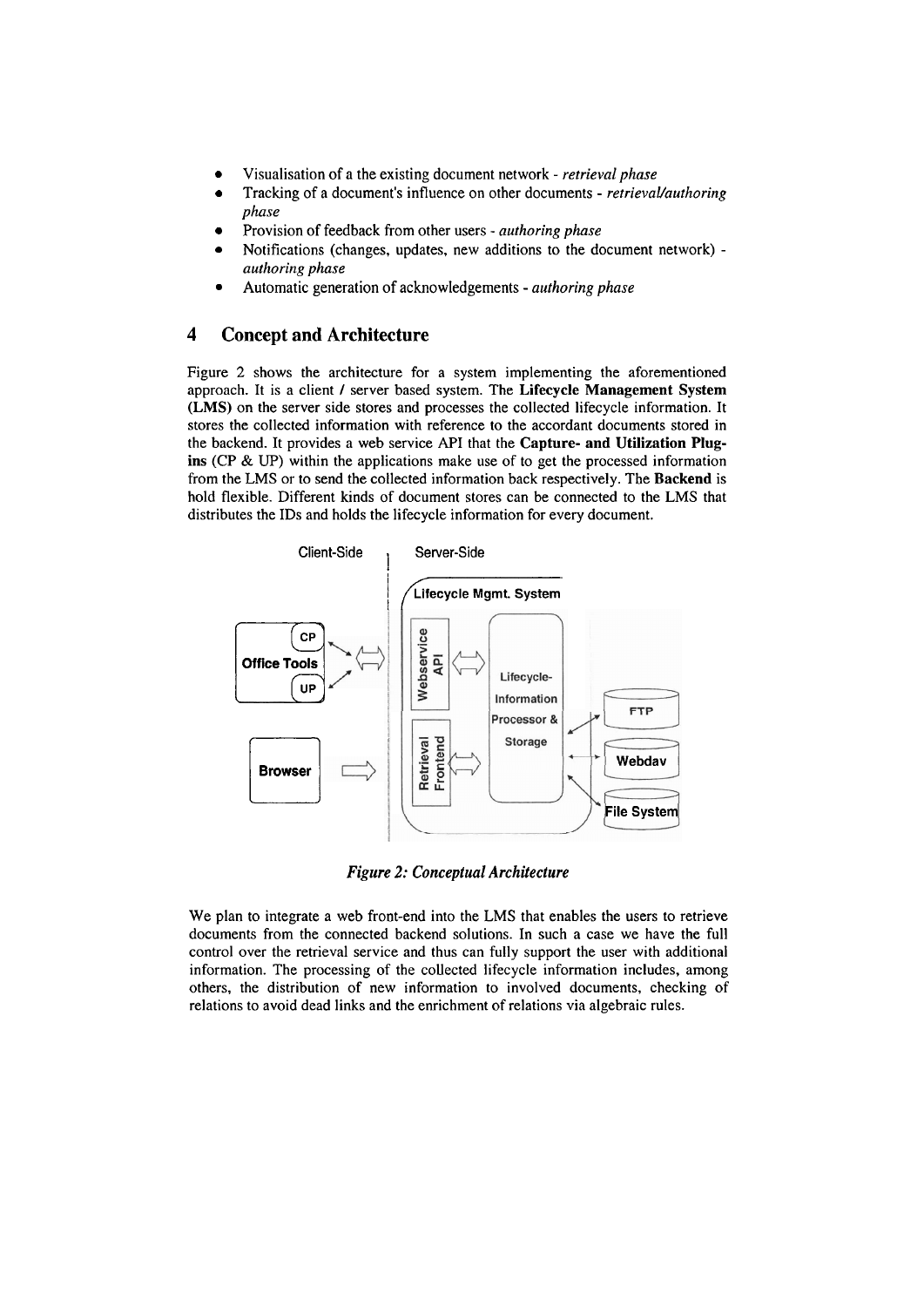In [Lehmann, 07bl we propose an architecture for the management of lifecycle information for Learning Resources. In contrast to that, this one copes with the special demands, knowledge documents make.

Besides the here described conceptual architecture there are several existing applications and frameworks where lifecycle information would be a nice feature. Examples are so called Semantic Desktops, which are basically desktop search and retrieval application where users can describe and structure their content and documents, like described in [Sauermann, 05]. Personal Learning Environments [Wilson, 061 might benefit from the capturing and utilization of lifecycle information, too. **A** P2P version of the approach, where users can share knowledge docurnents and the collected lifecycle information and thus create huge networks of interconnected documents, is planned, too.

### **5 Related Work**

There are several approaches, where the utilization of lifecycle information is partly conducted. This applies especially for context information. In [Najjar, 061 the Attention Metadata system is described, where context information and user behaviour is tracked to gain information about learning objects. In [Ochoa, 061 an approach is proposed, how this information can be used to rank and recommend search results for learning objects. These approaches mainly deal with learning resources and do not take the relations that connect different instances and variants of knowledge documents or learning resources into account. In [Chirita, 051 context metadata is used to get search results for desktop search. Here the context information is gotten from the e-Mail context, file system information and the browser cache. Again, relation information is neglected. Known commercial platforms like eBay or Amazon utilize special kinds of context information to rank and recommend items. This has been a focus of research several years ago, e.g. in [Good, 991.

Systems and approaches that utilize the relations between knowledge documents are rather sparse. In [Mueller, 06] a system for a management of change for collaborative authoring of structured and unstructured documents is proposed. This is somehow build upon relations but mostly relies on semantic, intra-document relations that are inevitable for a consistent management of change. Nevertheless this might be an interesting addition to the lifecycle information gathered by us.

## **6 Conclusions and Future Work**

This article shows that lifecycle information can be of great importance for the retrieval and management of knowledge documents. **A** schematic lifecycle model for this kind of documents was proposed and the described architecture has shown how lifecycle information of knowledge documents can be managed. The next step is the refinement of the proposed schema along with the analysis of the different types of context and relation inforrnation, before the system can be implemented. In further works, a schema for the Storage and management of the gathered information has to be found. We think that lifecycle information can improve the management and retrieval of living documents significantly.